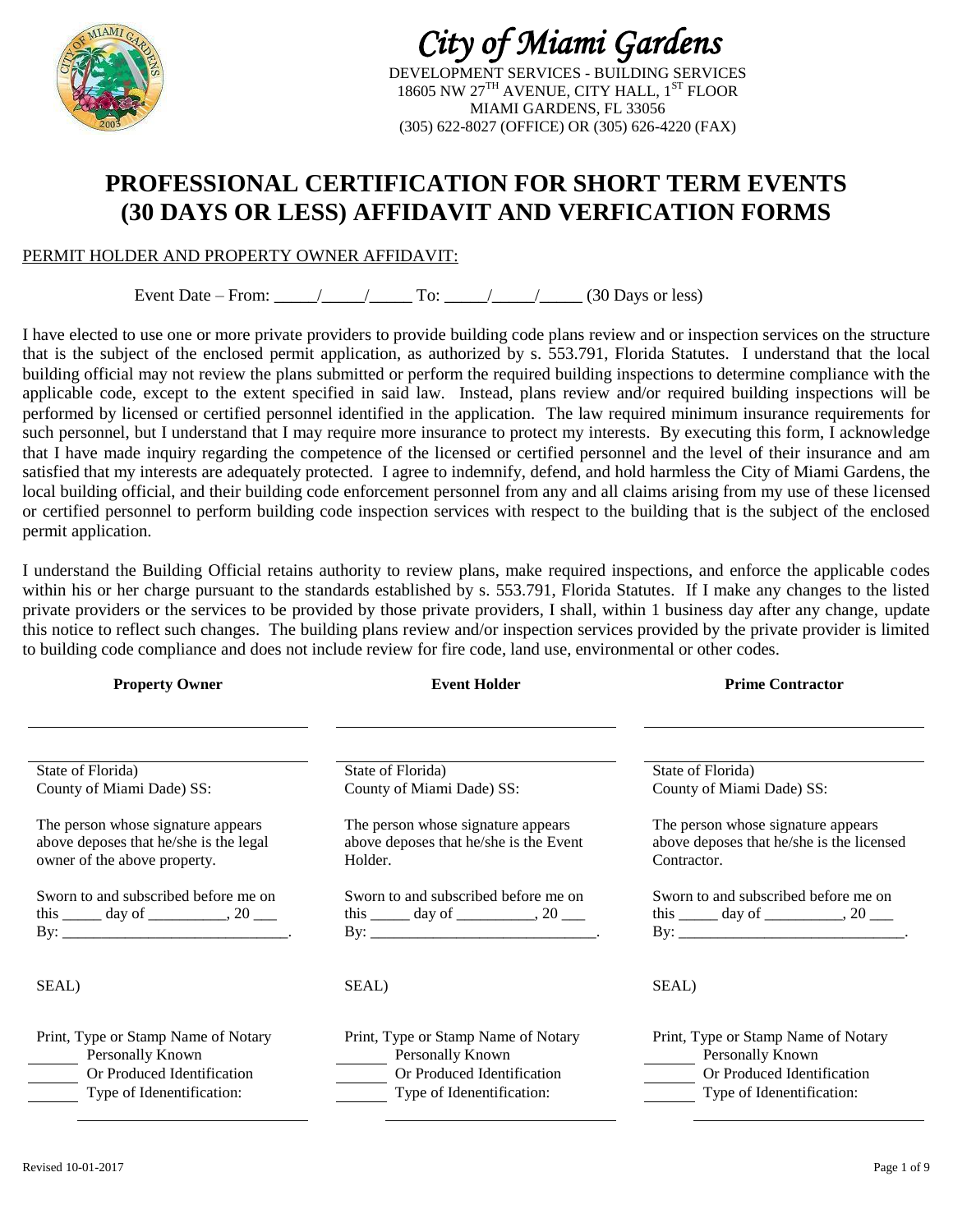## BUILDING VERIFICATION FORM

#### **INSTRUCTIONS**

Two sets of the construction documents listed below must be included with the permit application. The construction documents shall include a site plan showing all property lines, together with dimensions of same; all street(s) or avenue(s) on which the property is located; the location, setback, dimensions and description of all existing buildings, light standard, driveways, customer parking area and the size, location and setbacks of all temporary structure(s); occupancy load of all facilities; the location and number of restroom facilities (existing or proposed). Temporary structures include but are not limited to tents, stages, bleachers, platforms, frames or towers for stage lighting or sound systems. Plans detailing the structures must comply with the Florida Building Code and NFPA102.

Once a permit is secured, deviations from these documents during construction shall result in inspection rejection by the registered person. Any required changes must be filed with the Building Division as revisions to the permit prior to inspection approval. Revisions to the permit shall be signed and sealed by the design professional and must be submitted with a signed Affidavit and Verification Form prepared by the same registered person who issued the original Affidavit and Verification Form.

| <b>REQUIREMENT</b>                                                                                                   | INCLUDED AS PART OF SUBMITTAL |         |     |
|----------------------------------------------------------------------------------------------------------------------|-------------------------------|---------|-----|
| Complete plans in compliance with the Florida Building Code and Section 8-10 of the Code of Miami-Dade County [] Yes |                               |         | Not |
| Written Approval Florida Department of Health<br>Applicable                                                          |                               | I l Yes | Not |
| Approval from the Division of Hotels and Restaurant<br>Applicable                                                    |                               | [ ] Yes | Not |

#### **THE FOLLOWING TEMPORARY STRUCTURES AND FACILITIES ARE REQUIRED FOR THIS PROJECT (CHECK ALL THAT APPLY):**

| Membrane Structures (Tents) | $\Box$ Tower for Lighting or Sound System | Non-Portable Ventilation System |
|-----------------------------|-------------------------------------------|---------------------------------|
| Stage                       | Platform                                  | Lift                            |
| <b>Bleachers</b>            | <b>Enclosed Cooking Facilities</b>        | Ramp                            |
| Not Required                | Trailer/Container                         |                                 |
| Others Describe:            |                                           |                                 |
|                             |                                           |                                 |
|                             |                                           |                                 |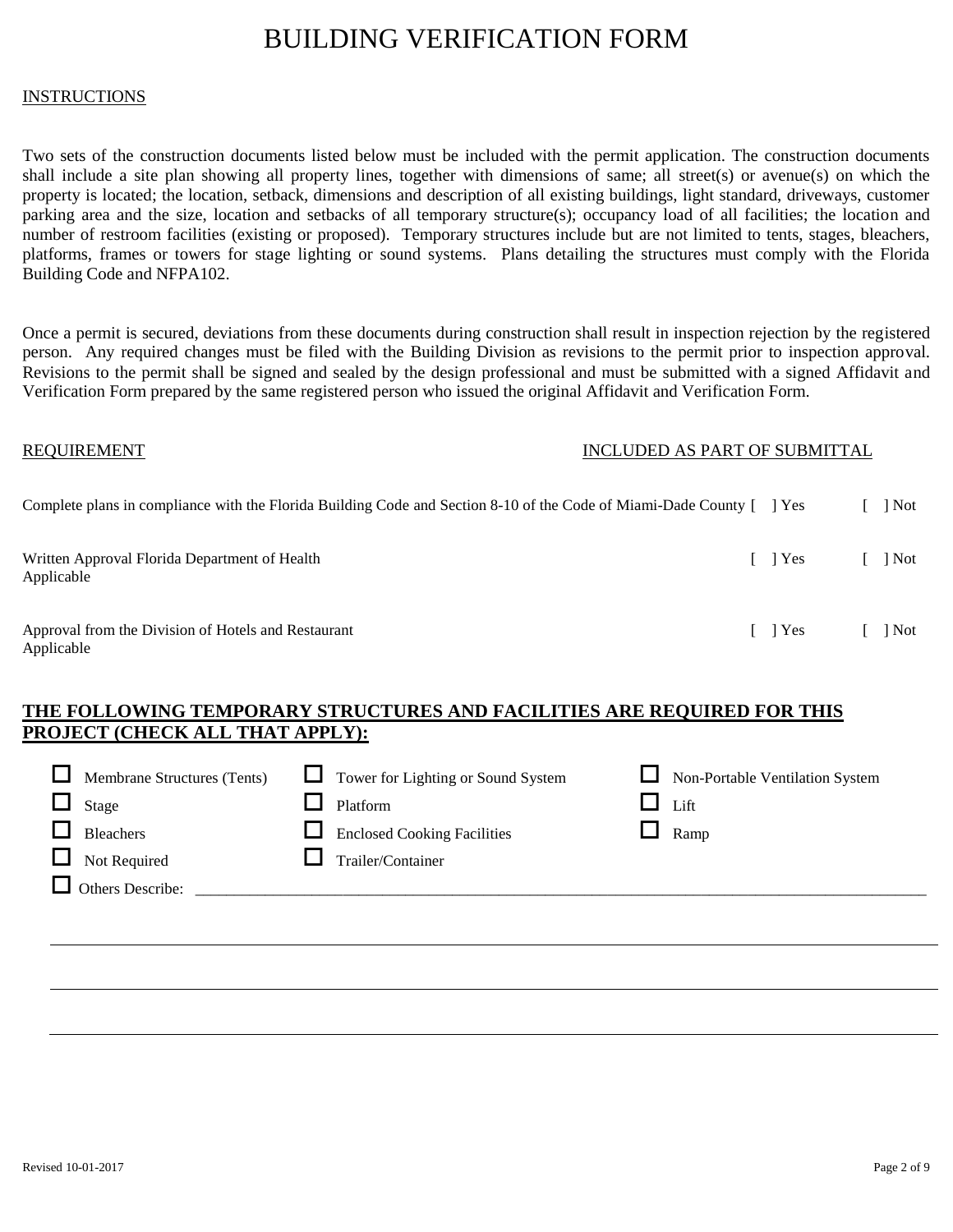#### **THE FOLLOWING SPECIALTY CONTRACTORS ARE REQUIRED FOR THIS PROJECT (CHECK ALL THAT APPLY):**

| <b>PLUMBING</b>                                                                                                                            |                  |                        |
|--------------------------------------------------------------------------------------------------------------------------------------------|------------------|------------------------|
| bd-pcd- Natural Gas/Liquid Petroleum                                                                                                       | Not Required     |                        |
| Contractor's Name:                                                                                                                         | License No.:     |                        |
| Qualifier's Name:                                                                                                                          | Qualifier's No.: | Qualifier's Signature: |
| State of Florida)<br>County of Miami Dade) SS:<br>The person whose signature appears above deposes that he/she is the licensed Contractor. |                  |                        |
| SEAL)                                                                                                                                      |                  |                        |
| Print, Type or Stamp Name of Notary<br><b>Example 2</b> Personally Known                                                                   |                  |                        |
| ____ Or Produced Identification                                                                                                            |                  |                        |
|                                                                                                                                            |                  |                        |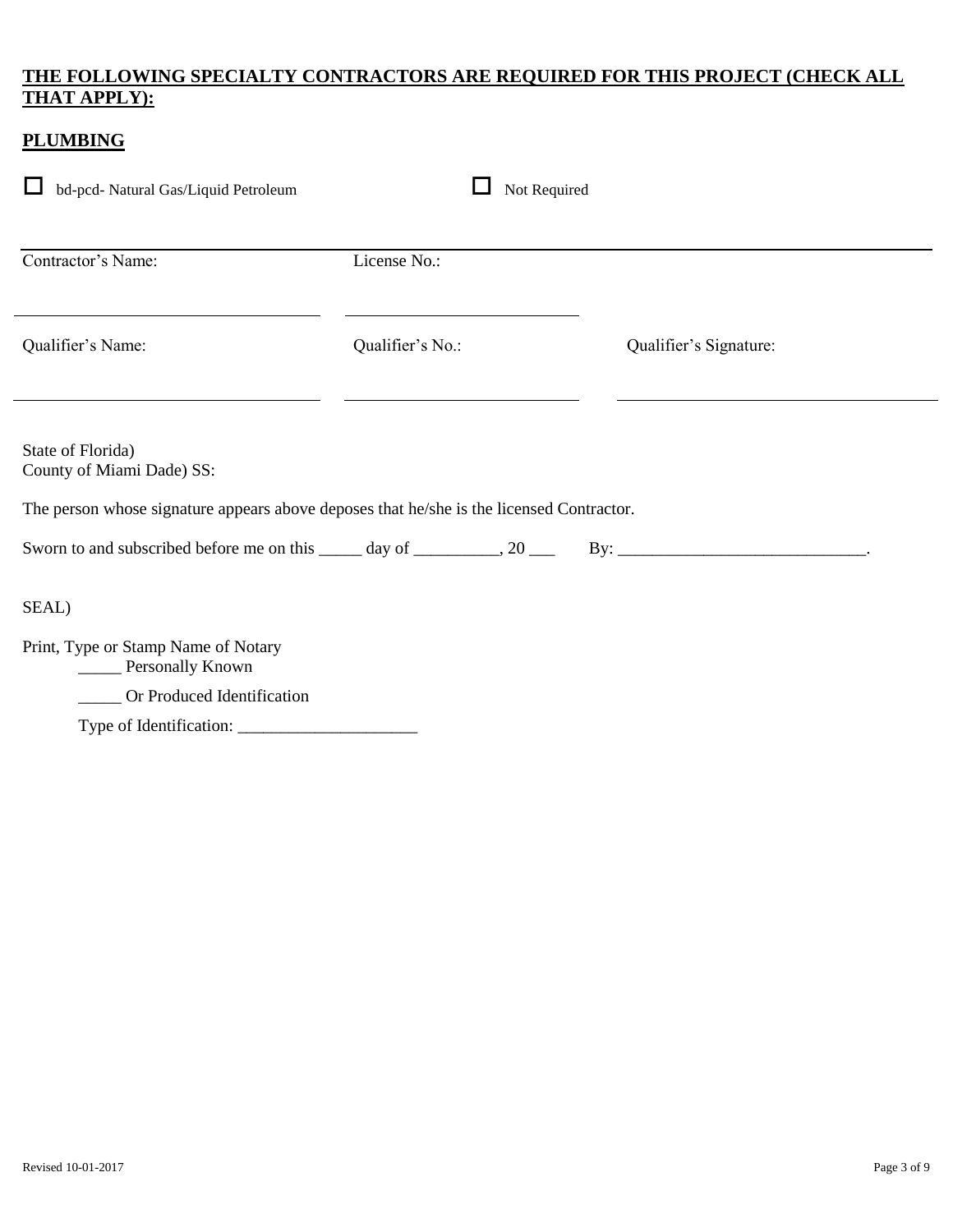### **PLUMBING**

| Contractor's Name:                                                                                                                                                                                                       | License No.:     |                        |
|--------------------------------------------------------------------------------------------------------------------------------------------------------------------------------------------------------------------------|------------------|------------------------|
| Qualifier's Name:                                                                                                                                                                                                        | Qualifier's No.: | Qualifier's Signature: |
|                                                                                                                                                                                                                          |                  |                        |
|                                                                                                                                                                                                                          |                  |                        |
|                                                                                                                                                                                                                          |                  |                        |
|                                                                                                                                                                                                                          |                  |                        |
|                                                                                                                                                                                                                          |                  |                        |
|                                                                                                                                                                                                                          |                  |                        |
| Personally Known                                                                                                                                                                                                         |                  |                        |
| State of Florida)<br>County of Miami Dade) SS:<br>The person whose signature appears above deposes that he/she is the licensed Contractor.<br>SEAL)<br>Print, Type or Stamp Name of Notary<br>Or Produced Identification |                  |                        |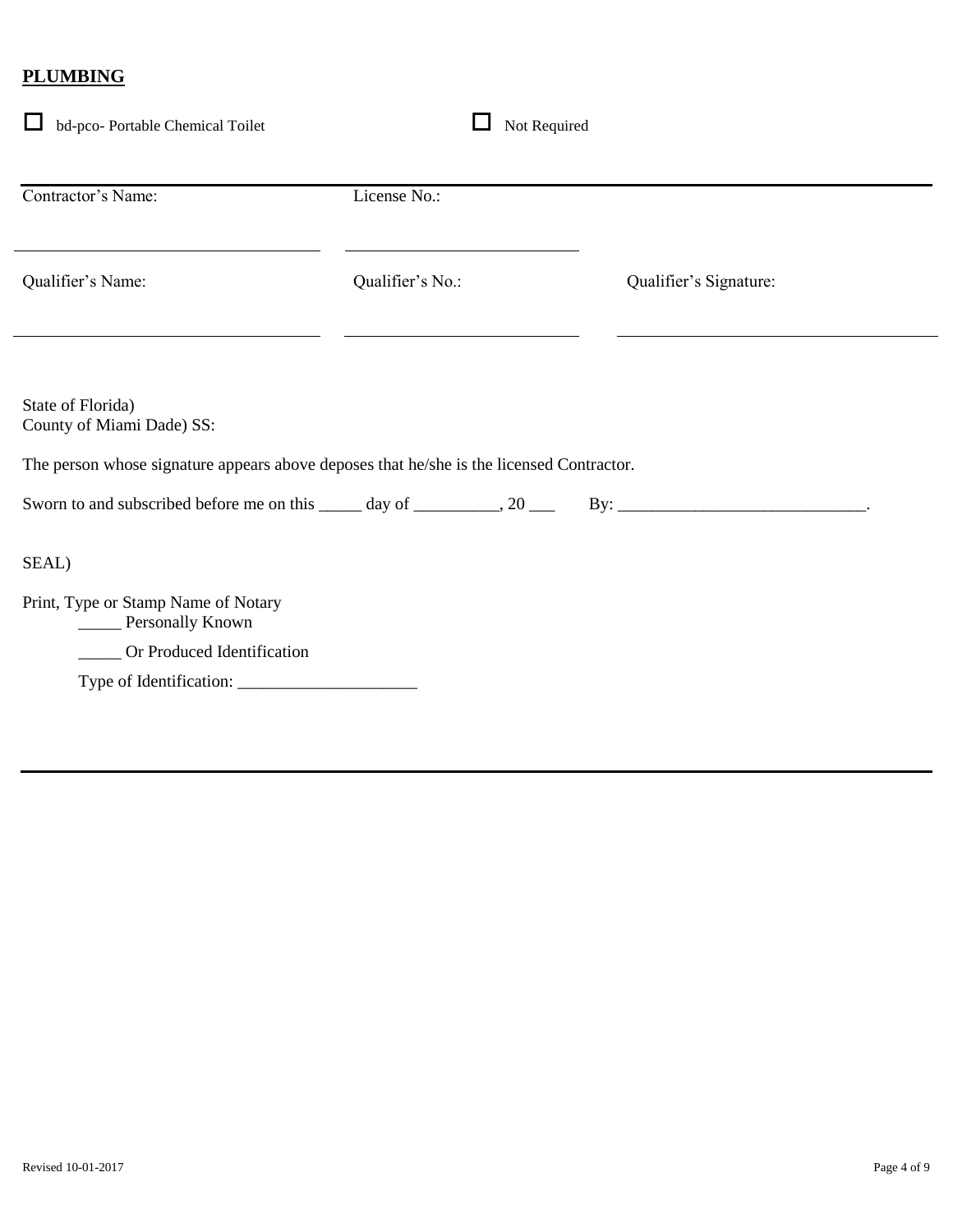### **ELECTRICAL**

| Contractor's Name:                                                                                                                                                                                                       | License No.:     |                        |  |
|--------------------------------------------------------------------------------------------------------------------------------------------------------------------------------------------------------------------------|------------------|------------------------|--|
| Qualifier's Name:                                                                                                                                                                                                        | Qualifier's No.: | Qualifier's Signature: |  |
|                                                                                                                                                                                                                          |                  |                        |  |
|                                                                                                                                                                                                                          |                  |                        |  |
|                                                                                                                                                                                                                          |                  |                        |  |
|                                                                                                                                                                                                                          |                  |                        |  |
|                                                                                                                                                                                                                          |                  |                        |  |
|                                                                                                                                                                                                                          |                  |                        |  |
| Personally Known                                                                                                                                                                                                         |                  |                        |  |
| State of Florida)<br>County of Miami Dade) SS:<br>The person whose signature appears above deposes that he/she is the licensed Contractor.<br>SEAL)<br>Print, Type or Stamp Name of Notary<br>Or Produced Identification |                  |                        |  |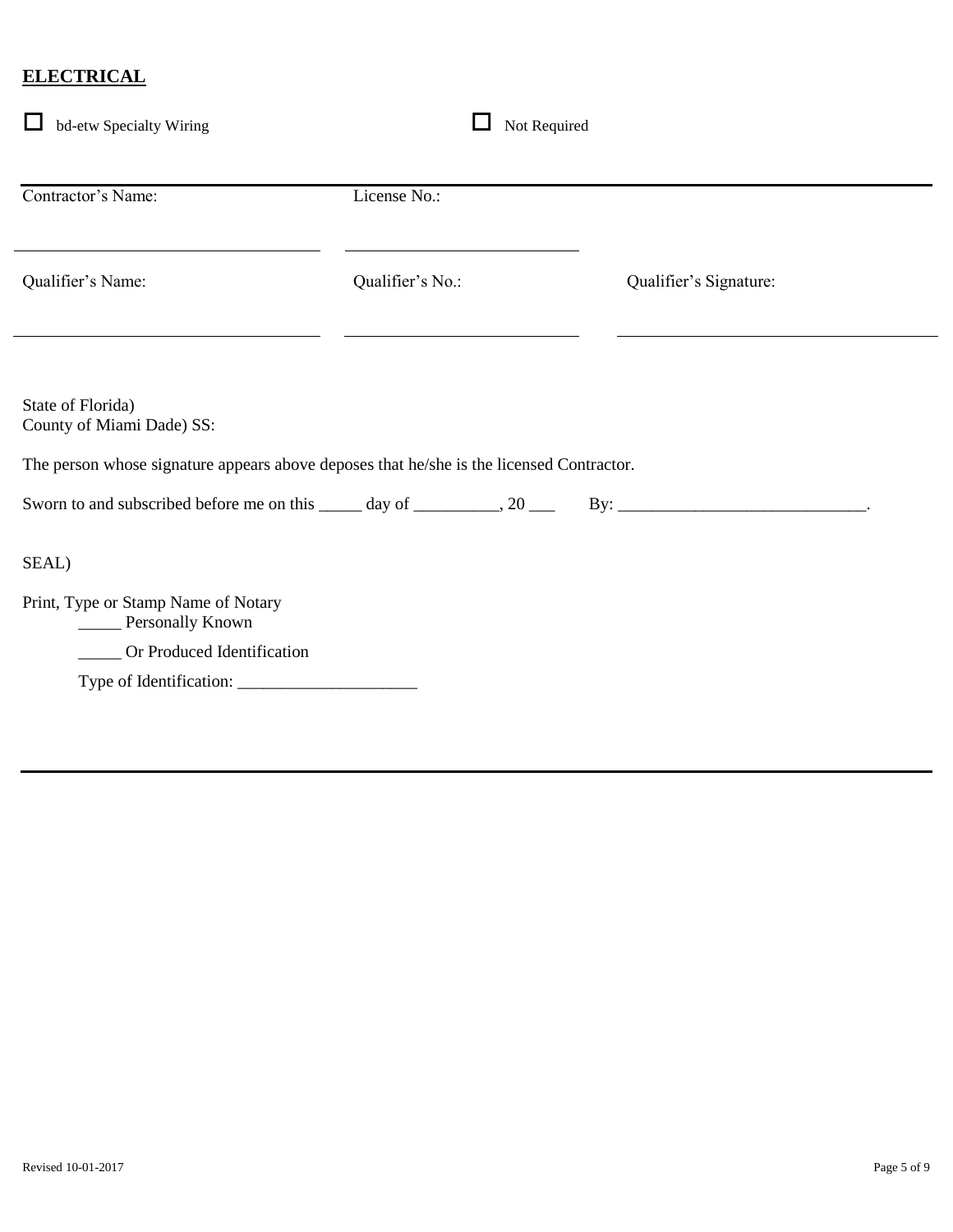#### **ELECTRICAL**

| bd-esy Fire Alarm                                                                                                                                                                                                        | Not Required     |                        |
|--------------------------------------------------------------------------------------------------------------------------------------------------------------------------------------------------------------------------|------------------|------------------------|
| Contractor's Name:                                                                                                                                                                                                       | License No.:     |                        |
| Qualifier's Name:                                                                                                                                                                                                        | Qualifier's No.: | Qualifier's Signature: |
| State of Florida)<br>County of Miami Dade) SS:<br>The person whose signature appears above deposes that he/she is the licensed Contractor.<br>Sworn to and subscribed before me on this ______ day of __________, 20 ___ |                  |                        |
| SEAL)<br>Print, Type or Stamp Name of Notary<br>_____ Personally Known<br>_____ Or Produced Identification                                                                                                               |                  |                        |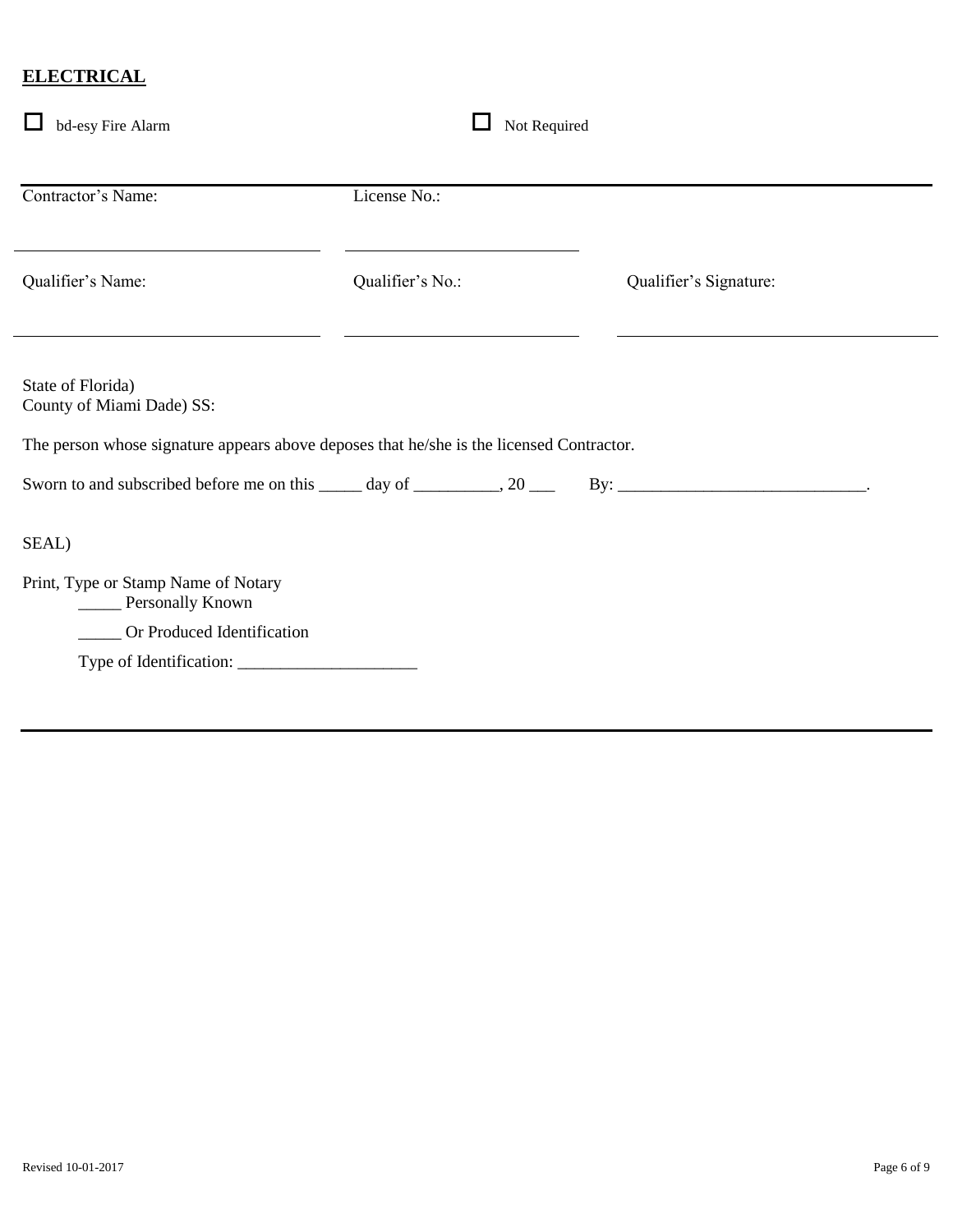### **MECHANICAL**

| bd-mcd Kitchen Hood                                                                                                                                                                                                      | Not Required     |                        |
|--------------------------------------------------------------------------------------------------------------------------------------------------------------------------------------------------------------------------|------------------|------------------------|
| Contractor's Name:                                                                                                                                                                                                       | License No.:     |                        |
| Qualifier's Name:                                                                                                                                                                                                        | Qualifier's No.: | Qualifier's Signature: |
| State of Florida)<br>County of Miami Dade) SS:<br>The person whose signature appears above deposes that he/she is the licensed Contractor.<br>Sworn to and subscribed before me on this ______ day of __________, 20 ___ |                  |                        |
| SEAL)                                                                                                                                                                                                                    |                  |                        |
| Print, Type or Stamp Name of Notary<br>_____ Personally Known<br>_____ Or Produced Identification                                                                                                                        |                  |                        |
|                                                                                                                                                                                                                          |                  |                        |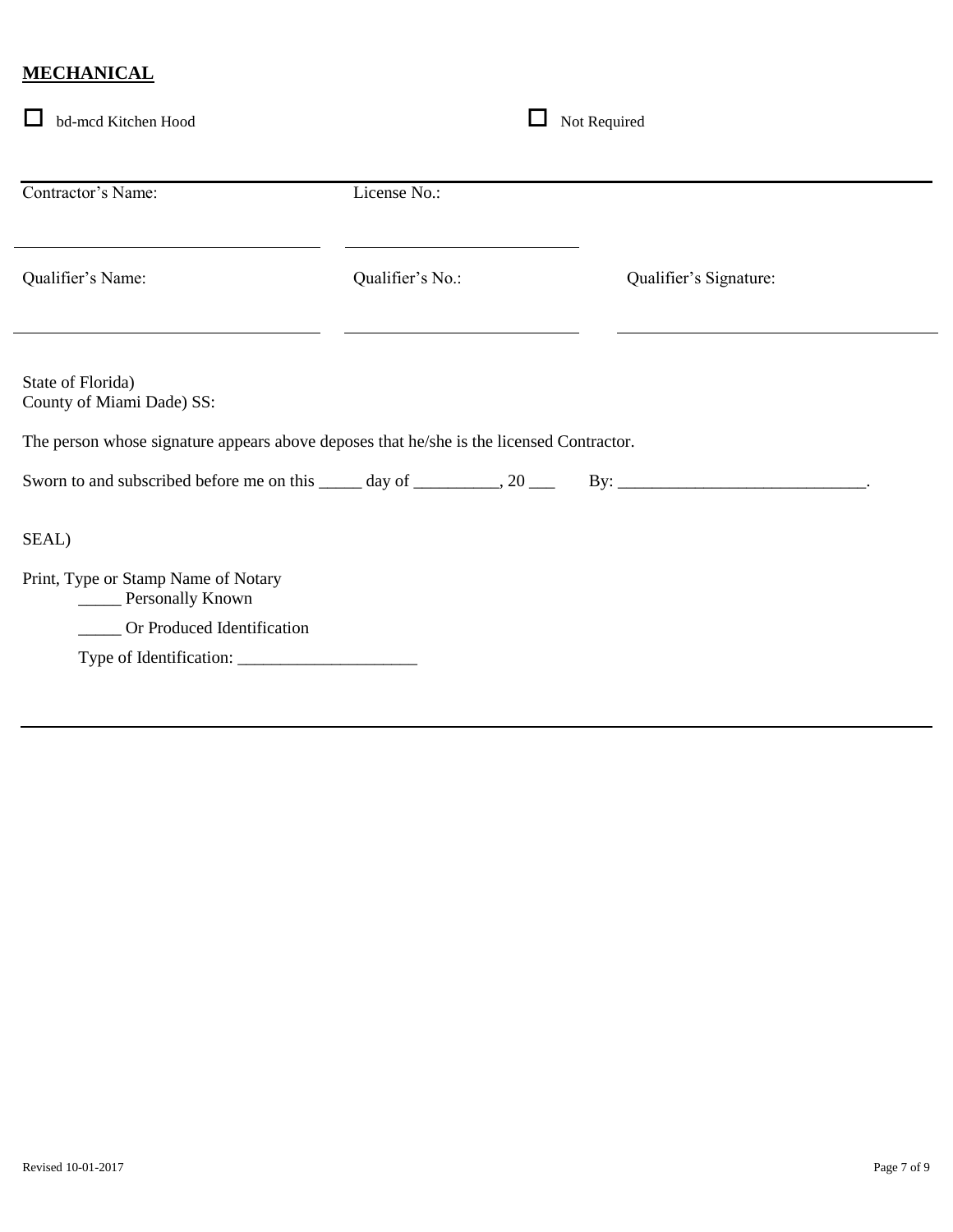### **MECHANICAL**

| bd-mcd Non-Portable Ventilators                                                                                                            |                  | Not Required           |
|--------------------------------------------------------------------------------------------------------------------------------------------|------------------|------------------------|
| Contractor's Name:                                                                                                                         | License No.:     |                        |
| Qualifier's Name:                                                                                                                          | Qualifier's No.: | Qualifier's Signature: |
| State of Florida)<br>County of Miami Dade) SS:<br>The person whose signature appears above deposes that he/she is the licensed Contractor. |                  |                        |
| Sworn to and subscribed before me on this $\_\_\_\_$ day of $\_\_\_\_\_$ , 20 $\_\_\_\_\$<br>SEAL)                                         |                  |                        |
| Print, Type or Stamp Name of Notary<br>Personally Known                                                                                    |                  |                        |
| Or Produced Identification                                                                                                                 |                  |                        |